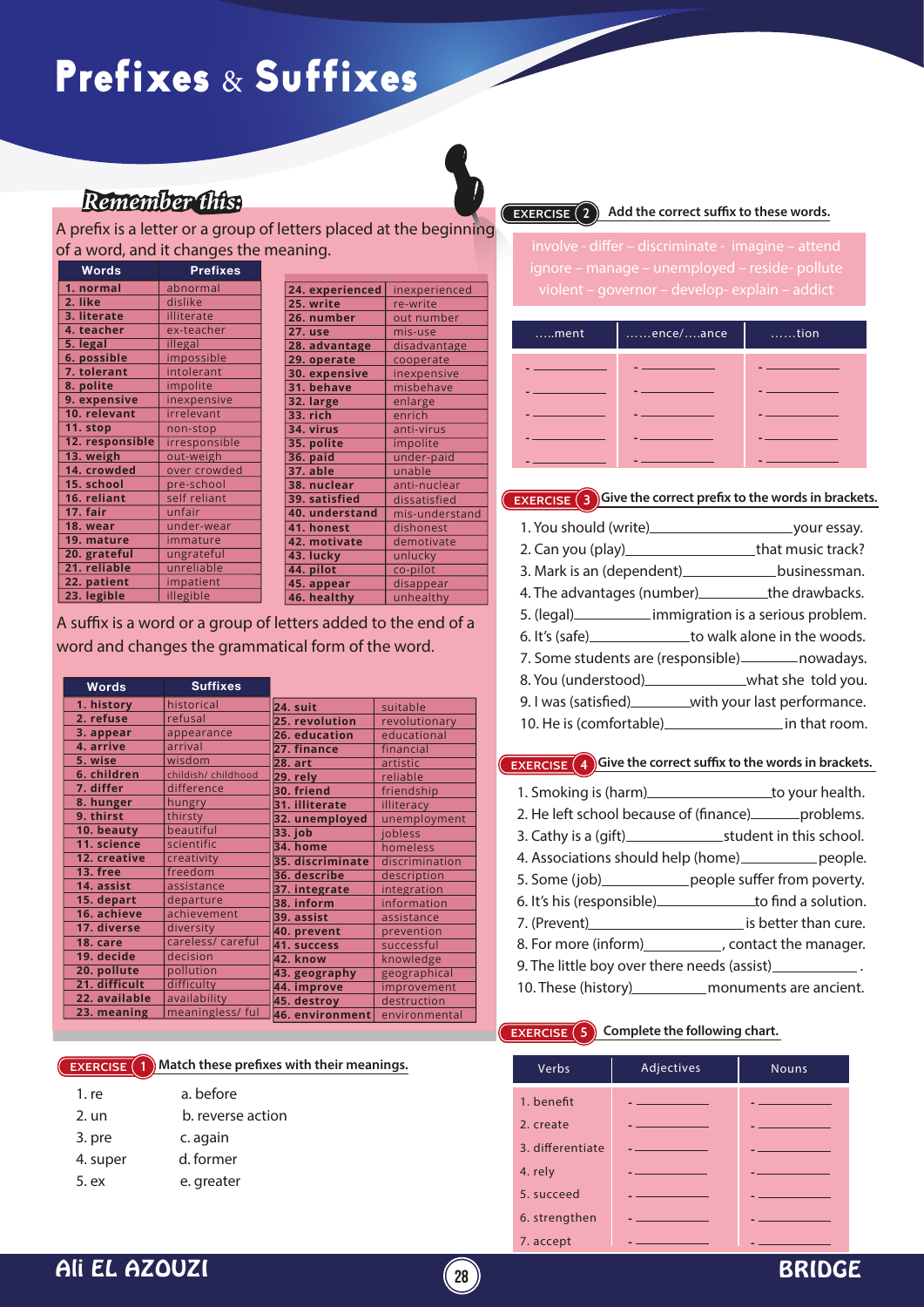

## **EXERCISE (1)** Give the correct form of the words in brackets: Prefixes (5Pts)

- 1. Parents should teach their children to be (dependent) \_\_\_\_\_\_\_\_\_\_\_\_\_\_\_\_\_\_after they get their BAC.
- 2. The boss didn't accept him because he was an (experienced) \_\_\_\_\_\_\_\_\_\_\_\_\_\_\_\_ journalist.
- 3. The teacher said, "(Write) \_\_\_\_\_\_\_\_\_\_\_\_\_\_\_\_this essay because you made a lot of mistakes."
- 4. M'barek is an (literate) \_\_\_\_\_\_\_\_\_\_\_\_\_\_\_ person; he doesn't know how to read or write.
- 5. I (agree) \_\_\_\_\_\_\_\_\_\_\_\_\_ with you. English is the most spoken language in the world.
- 6. Facebook is an (national) \_\_\_\_\_\_\_\_\_\_\_\_\_\_\_\_\_\_ social network; most people are using it worldwide.
- 7. Barak Oubama is now the (president) of the United States.
- 8. Morocco is making great efforts to fight (legal) immigration.
- 9. Jad is an (mature) student; sometimes, he acts childish in front of his mates.
- 10. "Your answer to the question is (correct) \_\_\_\_\_\_\_\_\_\_\_\_\_\_; try again," the teacher said.

# **EXERCISE (2) Give the correct form to the words in brackets : Suffixes (5Pts)**

- 1. "Sarah is more (beauty) \_\_\_\_\_\_\_\_\_\_\_\_\_\_\_\_\_\_\_\_\_\_\_than her sister," Mr. White said.
- 2. Brain drain is the (emigrate) of genius people to other countries.
- 3. The secretary told her colleagues, "Our relationship is based on (friend) \_\_\_\_\_\_\_\_\_\_\_\_\_\_, not love."
- 4. This car is (economy) \_\_\_\_\_\_\_\_\_\_\_\_\_\_\_\_\_. Besides, it's very cheap.
- 5. Some environmentalists argue that (industry) \_\_\_\_\_\_\_\_\_\_\_\_\_\_\_ factories shouldn't be built here.
- 6. Memories of (child) \_\_\_\_\_\_\_\_\_\_\_\_\_\_\_\_\_\_\_\_\_\_\_\_ are unforgettable; they are tattooed in our minds.
- 7. Martha is always a (lie)  $\frac{1}{2}$  ; she never tells the truth to her parents.
- 8. This is not a (gold) \_\_\_\_\_\_\_\_\_\_\_\_\_\_ ring ; it was just made of a mixture of silver and iron.
- 9. Angela Merkel is a good example of a (success) \_\_\_\_\_\_\_\_\_\_\_\_\_\_ woman in the political domain.
- 10. This book gives a full (describe) \_\_\_\_\_\_\_\_\_\_\_\_\_\_\_ of the Moroccan culture.

# **EXERCISE** (3) Put the words in brackets in the correct form adding the right prefix or suffix or both. (10Pts)

- 1. He is a (care) taxi driver. That's why, he made a lot of accidents.
- 2. The jury didn't accept the candidates who didn't have (art) \_\_\_\_\_\_\_\_\_\_\_\_\_\_\_\_ talents.
- 3. Today, it's (sun) in Marrakesh, but (wind) and (rain) in Casablanca.
- 4. Because of the sudden (dark)  $\frac{1}{1}$  , the referee stopped the match yesterday.
- 5. "Your first attempt was (success) \_\_\_\_\_\_\_\_\_\_\_\_\_\_\_; try again tomorrow," the coach said.
- 6. The two vice-presidents signed an (agree) \_\_\_\_\_\_\_\_\_\_\_\_\_\_\_ to help each other in the future.
- 7. Some people in the street are  $(job)$   $\qquad \qquad$  and  $(home)$   $\qquad \qquad$
- 8. Please, don't use my (person) \_\_\_\_\_\_\_\_\_\_\_\_\_\_\_\_\_\_\_\_\_\_ computer without my permission.
- 9. You need to be (care) \_\_\_\_\_\_\_\_\_\_\_\_\_\_\_\_\_\_when you take this pot. It's made of glass.
- 10. Villager women mostly suffer from (literate) \_\_\_\_\_\_\_\_\_\_\_\_\_\_\_\_\_\_\_\_\_\_\_\_\_\_\_\_\_\_\_
- 11. You can touch this dog. It's (harm) \_\_\_\_\_\_\_\_\_\_\_\_\_\_\_\_; it never bites.
- 12. Madam Nelson is a (child) \_\_\_\_\_\_\_\_\_\_\_\_\_\_\_ woman; that's why, she adopted that kid.
- 13. It's (use) \_\_\_\_\_\_\_\_\_\_\_\_\_\_\_ to shout in this desert; no one can ever hear you.
- 14. It's (necessity) \_\_\_\_\_\_\_\_\_\_\_\_\_\_\_ to change your password from time to time.
- 15. I don't like Mark because he is a (self) \_\_\_\_\_\_\_\_\_\_\_\_\_ and (child) \_\_\_\_\_\_\_\_\_\_ boy.



**20**